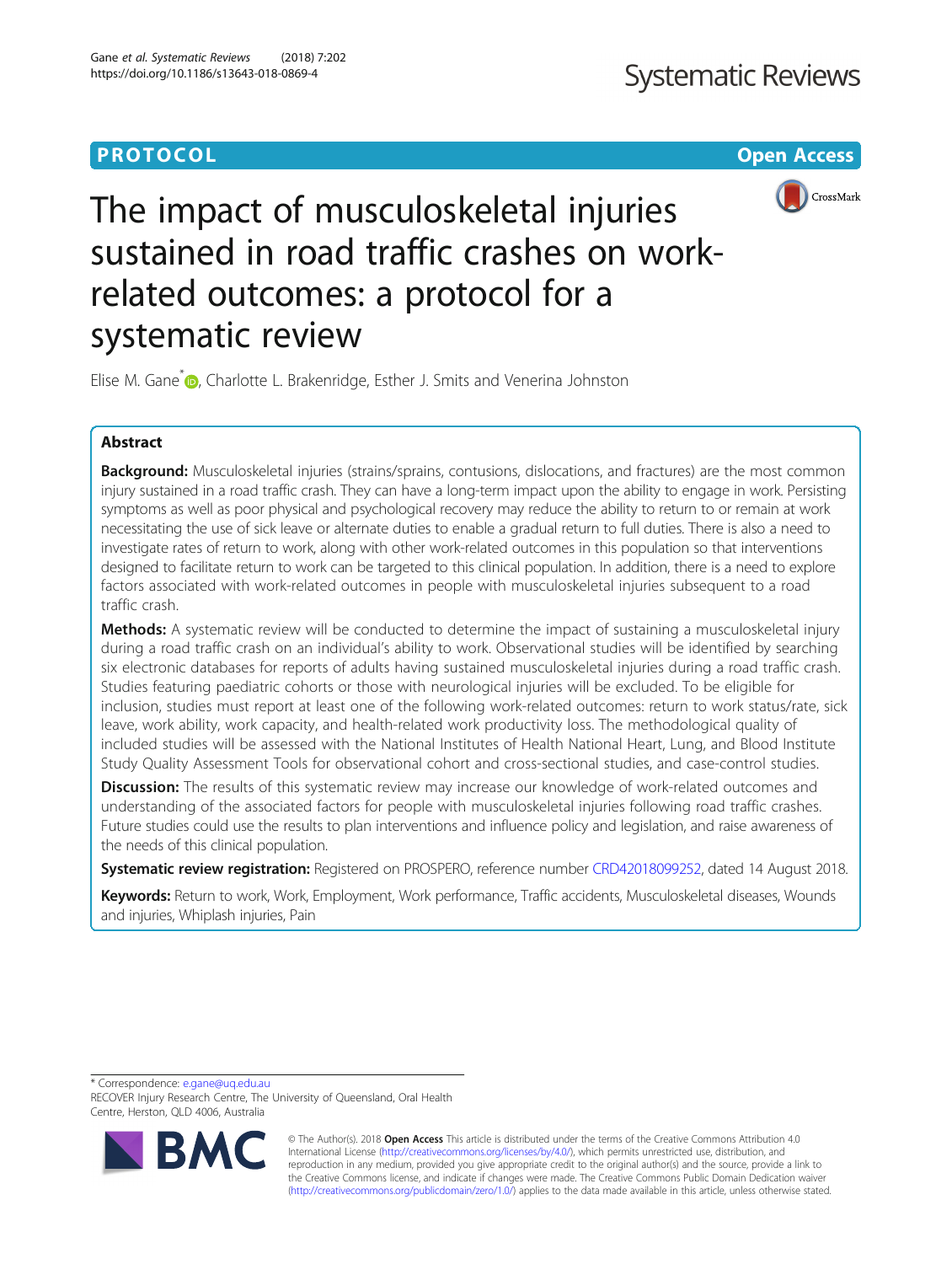# Background

Road traffic crashes and their associated mortality and morbidity are a recognised global health problem [[1,](#page-5-0) [2](#page-5-0)]. Road injury was the tenth leading cause of death worldwide in 2015, with 1.3 million fatalities (2.4% of global deaths) [\[3](#page-5-0)]. The WHO predicts the number of fatalities will increase to position road injury as the seventh leading cause of death globally by 2030 [[4](#page-6-0)]. In addition to the loss of life, road traffic crashes can cause significant disease burden for those who survive. Road injury had the sixth highest disease burden in 2015, ahead of diabetes and human immunodeficiency virus/acquired immunodeficiency syndrome [\[5](#page-6-0)]. There is also an associated economic burden for individual countries, with the average cost of road traffic deaths and injuries being 3% of gross domestic product [[6\]](#page-6-0).

Non-fatal injuries sustained in road traffic crashes can range from minor to catastrophic, and include a variety of injuries from musculoskeletal injury [[7\]](#page-6-0) to traumatic brain injury [[8](#page-6-0)] and spinal cord injury [[9\]](#page-6-0). Musculoskeletal injuries affect joints, bones, muscles, and the spine [[10](#page-6-0)]. These injuries are the most common sustained during road traffic crashes and constitute the largest proportion of compensation claims submitted [\[7\]](#page-6-0). Symptoms such as pain can also persist and manifest themselves into chronic conditions [\[11\]](#page-6-0) such as whiplash-associated disorder (WAD); and individuals can experience disability and reduced health-related quality of life [[12](#page-6-0), [13](#page-6-0)]. Participation in activities of daily living, fulfilling social and familial roles and engaging in paid employment could become difficult. In particular, being gainfully employed has flow-on effects for the financial security of families and society as a whole, as well as being a source of self-identity and self-esteem for the individual  $[14]$ . There is an existing knowledge base of the impact of brain injury [[15](#page-6-0)], spinal cord injury [[16](#page-6-0), [17\]](#page-6-0), and psychological sequelae [\[18](#page-6-0)] on work-related outcomes following road traffic crash. There has not yet been a systematic review of the impact of musculoskeletal injuries sustained in road traffic crashes on work-related outcomes.

It is well-recognised that employment is a determinant of health, and equally, that poor health is a major contributor to loss of work capacity and unemployment [[19](#page-6-0), [20\]](#page-6-0). Extended absence from work is associated with harm to mental and physical health [[19,](#page-6-0) [20](#page-6-0)]. There is also a growing body of evidence that re-engagement in work after a period of illness or injury can promote recovery from that illness or injury [[21](#page-6-0)], and a growing movement of support for the health benefits of 'good work' [[19,](#page-6-0) [22](#page-6-0)]. The WHO implemented a global plan of action on workers' health during 2008–2017, particularly targeting improvements to health coverage for workers in small companies, informal work, and the agriculture sector [[23,](#page-6-0) [24\]](#page-6-0). Health coverage is necessary to meet the demands of the cost of work-related health problems, which can result in a 4–6% loss of gross domestic product (GDP) for the majority of countries [[24\]](#page-6-0). During the 2015–2016 financial year in Australia, a total of AU\$37.2 billion was spent on income support for individuals unable to work due to poor health, the majority of which (AU\$18.7 billion) were employer-provided entitlements [[25\]](#page-6-0). This is evidence of a vested interest from employers in the rehabilitation and management of workers with poor health. To address this issue, some employers have adopted the use of rehabilitation interventions delivered in the workplace, which have been shown to reduce the time between injury and first attempt at return to work, as well as reducing the cumulative duration of sickness absence  $[26]$  $[26]$ . It is clearly in the interests of the injured person as well as their employer to facilitate early return to work, provide workplace-based interventions, and access to income support.

There is a need to investigate rates of return to work in people with musculoskeletal injuries following road traffic crash so that interventions designed to facilitate return to work can be targeted to this clinical population. In addition to return to work rates, it is also important to explore other work-related outcomes such as the way in which an injured person returns to work (i.e. with a graduated program of work hours and duties) or the absolute number of those who have or have not re-entered the workforce. Alternative duties may be prescribed on the basis of a work capacity assessment, which is an objective assessment of a worker's functional capacity. Work capacity also contributes to work ability, which is a more holistic concept that encompasses the physical and mental ability of a person to meet the demands of their job—a balance between a person's resources and their work demands, determined by work capacity as well as knowledge, skills, values, attitudes, motivation, and the work itself [[27\]](#page-6-0). Some injured persons might access sick leave (paid leave provided by the employer) before or during their return to work that can be measured in monetary terms. Being absent from work due to a health condition and therefore not being productive at the workplace is referred to as absenteeism [[28\]](#page-6-0). If an injured person is at work, but working at a reduced performance level, this is called presenteeism; presenteeism can also be referred to as work perform-ance [\[28,](#page-6-0) [29](#page-6-0)]. The evaluation of absenteeism, presenteeism, and employee wages combined produces a measure of health-related work productivity loss [[30](#page-6-0), [31](#page-6-0)]. Clearly describing return to work rates, how a person returns to work, work capacity and ability, sick leave, and presenteeism after road traffic-related musculoskeletal injuries will assist policy makers and employers to assess the cost-effectiveness of funding services that assist injured workers back to work.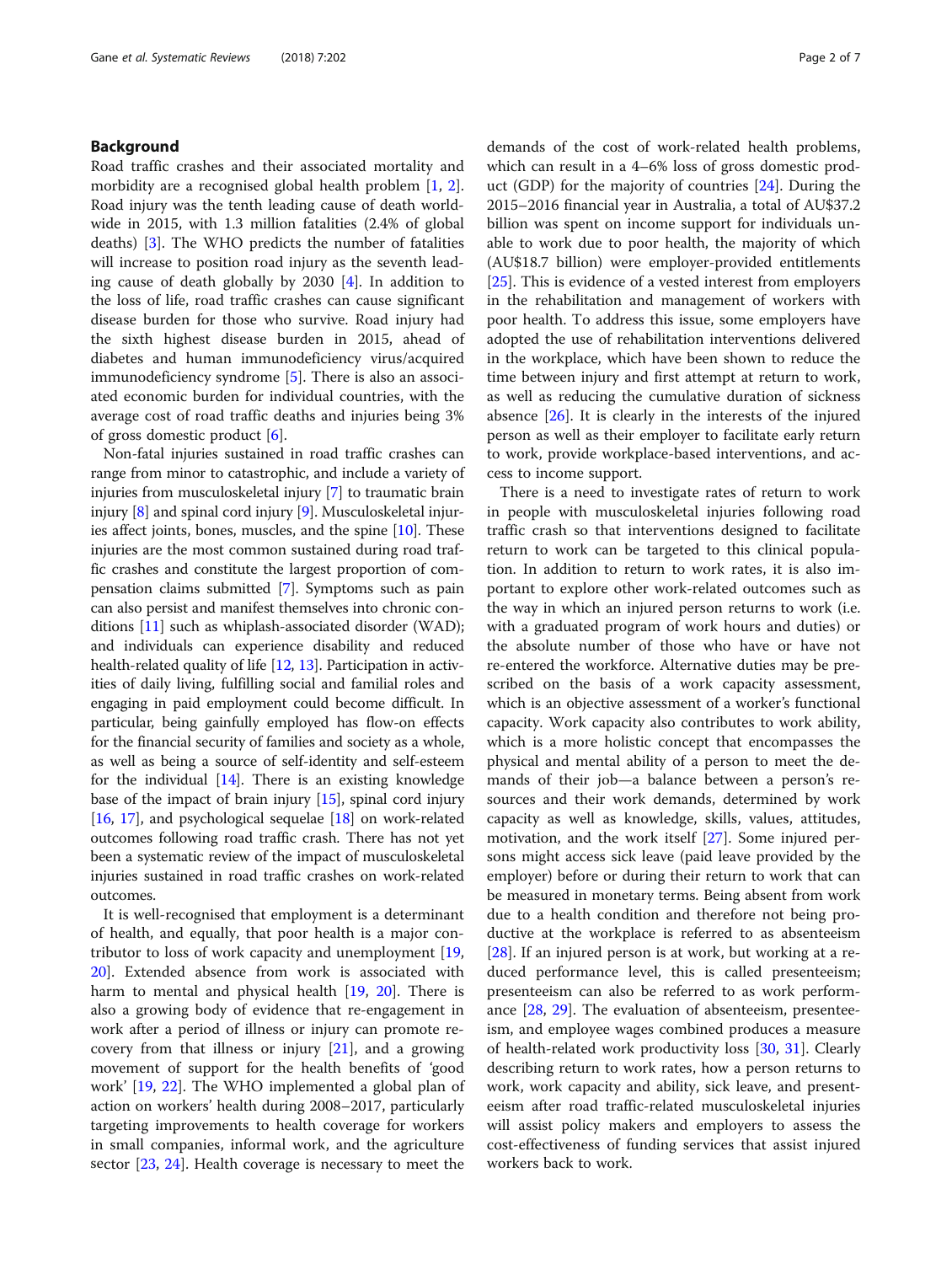# Research aim/objectives

The primary aim of this systematic review is to determine the impact of sustaining a musculoskeletal injury during a road traffic crash on five work-related outcomes: the rate of return to work following injury, the utilisation of sick leave, work capacity, work ability, and health-related work productivity loss. The secondary aim is to determine factors associated with these workrelated outcomes in people with musculoskeletal injuries as a result of a road traffic crash.

# Study rationale

The existing evidence on work and work-related outcomes as a consequence of musculoskeletal injuries sustained in road traffic crashes has not yet been synthesised with a systematic review. This synthesis is required to inform future studies in the field of promoting return to work after these injuries, to inform policy and legislation, and to raise awareness of the long-term consequences of injuries that can be minor in nature, but significant in their effect on the lives of individuals in the community.

# Methods

# Protocol preparation and registration

This systematic review protocol has been drafted in line with the Preferred Reporting Items for Systematic review and Meta-Analysis Protocols (PRISMA-P) statement [[32\]](#page-6-0) [see Additional file [1\]](#page-5-0). Registration of this systematic review can be viewed within the International prospective register of systematic reviews (PROSPERO) database (CRD42018099252). The final systematic review will be presented in compliance with the PRISMA statement [\[33](#page-6-0)]. If there are sufficient studies with which to perform a meta-analysis, the review will also be presented in compliance with the Meta-analysis Of Observational Studies in Epidemiology (MOOSE) statement [\[34\]](#page-6-0).

# Inclusion criteria for considering studies for this review

Studies with an observational design including crosssectional, prospective cohort, retrospective cohort, and case-control will be accepted. Randomised controlled trials of interventions and other intervention designs will be excluded because the process of natural recovery is the focus of this review, not the effect of a specific and deliberate intervention aimed at changing the process of natural recovery. Case studies will also be excluded. Participants must be adults who have sustained a musculoskeletal injury during a road traffic crash. Studies investigating neurological injuries such as spinal cord injury and traumatic brain injury, or any injury sustained by a paediatric cohort (age < 18 years) will be excluded. If studies include participants with either musculoskeletal or neurological injuries (but not both), they will be included if results are reported separately for those with musculoskeletal injuries. Fault status or compensation status of participants will not be used to determine the eligibility of a study, but this information will be recorded and used to assist the interpretation of results. Fault status describes whether or not an individual involved in a road traffic crash was responsible for the crash ('at fault' or 'not at fault').

Eligible studies will also be required to report their findings using at least one of the following work-related outcomes: (i) return to work status/rate, (ii) sick leave, (iii) work ability, (iv) work capacity, and (v) healthrelated work productivity loss. Examples of specific outcome measures used to measure these five work-related outcomes are presented in Table [1](#page-3-0).

# Search method for identification of studies

Six electronic databases will be searched for relevant studies for this review. The search strategy will be executed by one author (EG) within the following electronic databases: PubMed, EMBASE, CINAHL, Web of Science, PsycINFO, and Australian Transport Index (grey literature source). The search strategy will be a combination of search strings that cover the areas of (1) work/ employment, (2) road traffic crash, (3) observational study design, and (4) musculoskeletal injuries. Search strings will first be built within PubMed and modified accordingly for the other databases. The PubMed search strategy is presented in Table [2](#page-4-0). Consistency across databases will be maintained where possible. Terms will be searched within multiple fields where available (e.g. MeSH or Emtree, keyword, title, abstract). Fields chosen will be dependent upon the database in question. The expertise of a university librarian will be utilised in the drafting of the search strategies. There will be no date limit applied to the search; however, search results will be limited to the English language as there is no funding available for the translation of articles. If relevant systematic reviews are captured by the search, their reference lists will be reviewed for eligible studies. When the final list of included studies has been determined, their reference lists will also be reviewed for relevant studies, and each study will be entered into Web of Science to determine other potentially relevant papers that have cited an included study (forward citation searching). The authors' own personal reference libraries will also be checked for additional papers, including non-published abstracts from conferences and professional societies. If relevant abstracts are identified, contact will be made with the authors for further information.

# Data collection and analysis

The primary author (EG) conducting the database search will export the search findings into the referencing software Endnote (Version ≥X7, Clarivate Analytics) and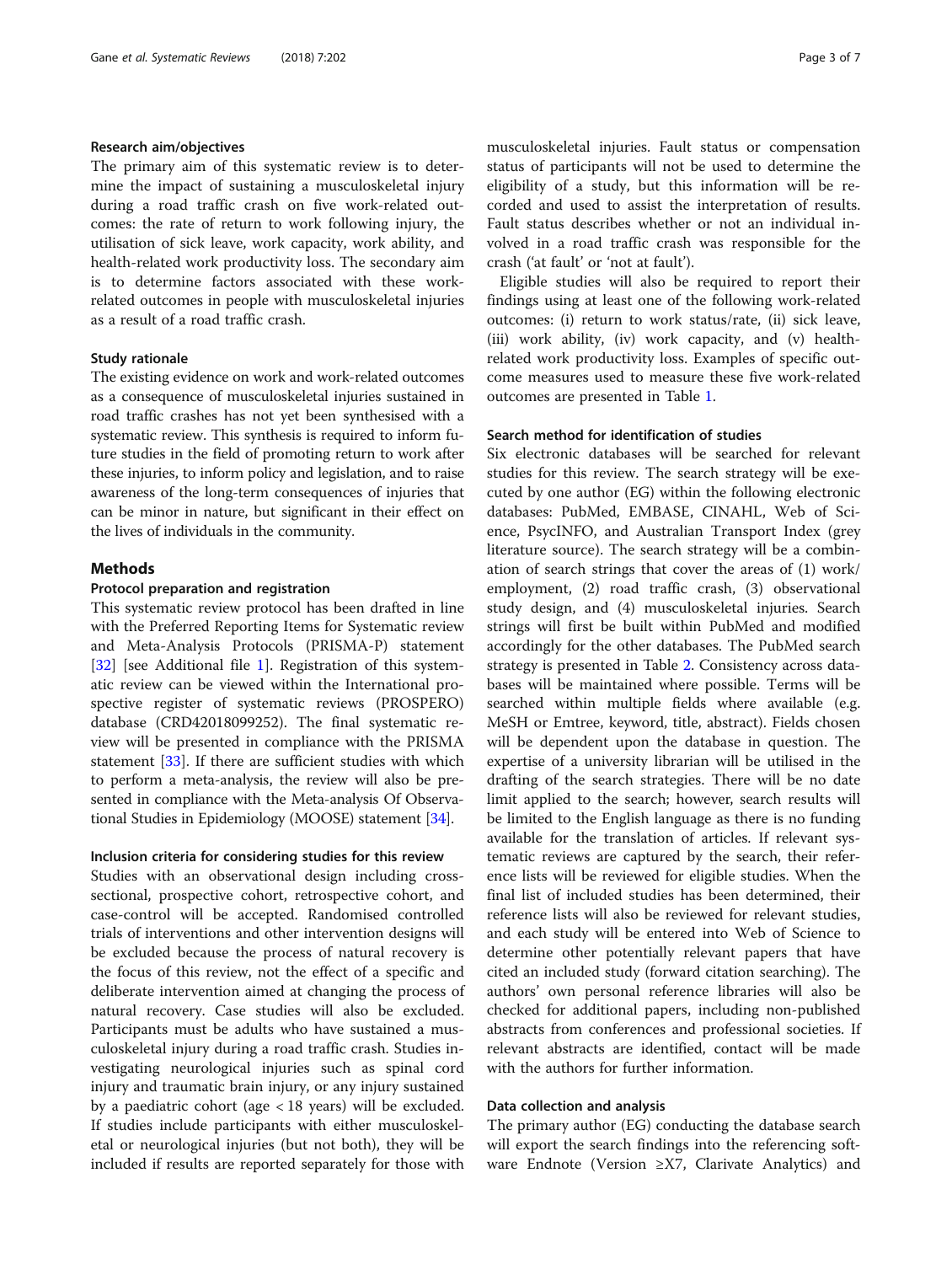<span id="page-3-0"></span>Table 1 To be eligible for inclusion in this review, studies need to report on at least one of the work-related outcomes listed here. Studies may choose to report non-standardised outcome measures for work ability, work capacity, and health-related productivity loss. Such studies will not be excluded from this review

| Work-related outcome                     | Example of how outcome might be measured                                                                                                                                       |
|------------------------------------------|--------------------------------------------------------------------------------------------------------------------------------------------------------------------------------|
| Return to work status/<br>rate           | Percentage of participants who have returned<br>to work by a certain time following injury.<br>The type of work (i.e. reduced hours, modified<br>duties) may also be reported. |
| Sick leave                               | Use of sick leave (e.g. yes or no, number of<br>hours/days)<br>Cost of sick leave (e.g. wages)                                                                                 |
| Work ability                             | Work Ability Index [44]                                                                                                                                                        |
| Work capacity                            | Functional Capacity Evaluation [45]                                                                                                                                            |
| Health-related work<br>productivity loss | Stanford Presenteeism Scale [46]<br>WHO's Health and Work Performance<br>Questionnaire [29]<br>Lam Employment Absence and Productivity<br>Scale [47]                           |

remove duplicate entries from the list of results. Following this, titles and abstracts will be screened independently by two authors (EG, CB). Each full text will be sourced (including via direct communication with authors if necessary) and independently reviewed by two authors (EG and either CB or ES). The resolution of any discrepancies will occur with the input of the senior author (VJ). All authors will then agree upon the final list of included studies.

Data extraction from and methodological quality assessment of the included studies will be conducted by two authors independent of each other (EG and either CB or ES), with any disputes resolved by the senior author (VJ). The data to be extracted from each included study is listed in Table [3.](#page-5-0) The main outcomes extracted from each study will be one or more of the following: (i) return to work status/rate, (ii) sick leave, (iii) work ability, (iv) work capacity, and (v) health-related work productivity loss. Factors associated with these work-related outcomes will depend upon the covariates used in individual studies. Common covariates expected to be investigated include age, sex, compensation status, and injury severity. The data will be managed within Microsoft Excel (Version 2016, Microsoft). The methodological quality of included studies will be assessed with the National Institutes of Health (NIH) National Heart, Lung, and Blood Institute (NHLBI) Study Quality Assessment Tools for observational cohort and cross-sectional studies, and case-control studies (two tools) [[35](#page-6-0)]. The NHI NHLBI tools are 12 to 14 items in length and have been used in previous systematic reviews of observational studies [\[36](#page-6-0)–[38\]](#page-6-0). Each item is proposed as a question, and the possible answers are yes, no, or other (cannot

determine, not applicable, or not reported). The NHI NHLBI tools are accompanied by instructions to enable authors to score appropriately. After scoring, authors will weigh the evidence and judge if a study can be rated as 'good', 'fair', or 'poor' overall based on instructions given by the NHI NHLBI tools. Good studies have the least risk of bias, and results are considered valid. Fair studies have some risk of bias that does not reduce the validity of the presented results. Poor studies have high risk of bias and should be excluded from the results of a review, except in circumstances where no other evidence is available. The overall quality of the evidence will be rated independently by two authors (EG and either CB or ES) using the Grading of Recommendations Assessment, Development and Evaluation (GRADE) system [[39](#page-6-0)–[41\]](#page-6-0).

# Data synthesis and reporting

Level of agreement on the decision to include or exclude a study will be recorded between authors for the title/abstract and full-text screening stages of the review. Key study characteristics (e.g. sample size, participant demographics) and primary and secondary outcomes will be presented in table format. Regarding Aim 1, effect sizes (with variability estimates) for each primary work outcome will be reported in the table. A narrative synthesis of results will then be presented by the work-related outcome of interest (return to work status/rate, sick leave, work ability, work capacity, and health-related work productivity loss), with reference to the quality of the studies (NHI NHLBI rating of good, fair, or poor). A meta-analysis will be conducted for each work outcome provided there are at least two studies reporting on this outcome (with variability estimates) to make metaanalysis possible. Continuous outcomes (e.g. days of sick leave and work ability score) will be combined into a pooled mean and sampling variance. Categorical outcomes (e.g. percentage of people returned to work) will be transformed using the Freeman-Tukey double arcsine method [\[42](#page-6-0)] in order to calculate an overall percentage from a set of percentages.

Regarding Aim 2, a narrative synthesis of factors associated with work outcomes will also be presented. Providing that at least two studies report the same factor in relation to the same outcome, a random effects metaanalysis will be used to pool the effect of each factor to best account for heterogeneity.

Meta-analyses will be conducted in Comprehensive Meta-Analysis (v3.0, Biostat, USA). Heterogeneity will be tested using Cochran's Q test [[43\]](#page-6-0). Sensitivity analyses will be conducted to exclude the studies rated as 'poor'. If there are sufficient studies, sub-group analyses will occur to explore the effect of gender, injury type, compensation status, follow-up duration, and self-reported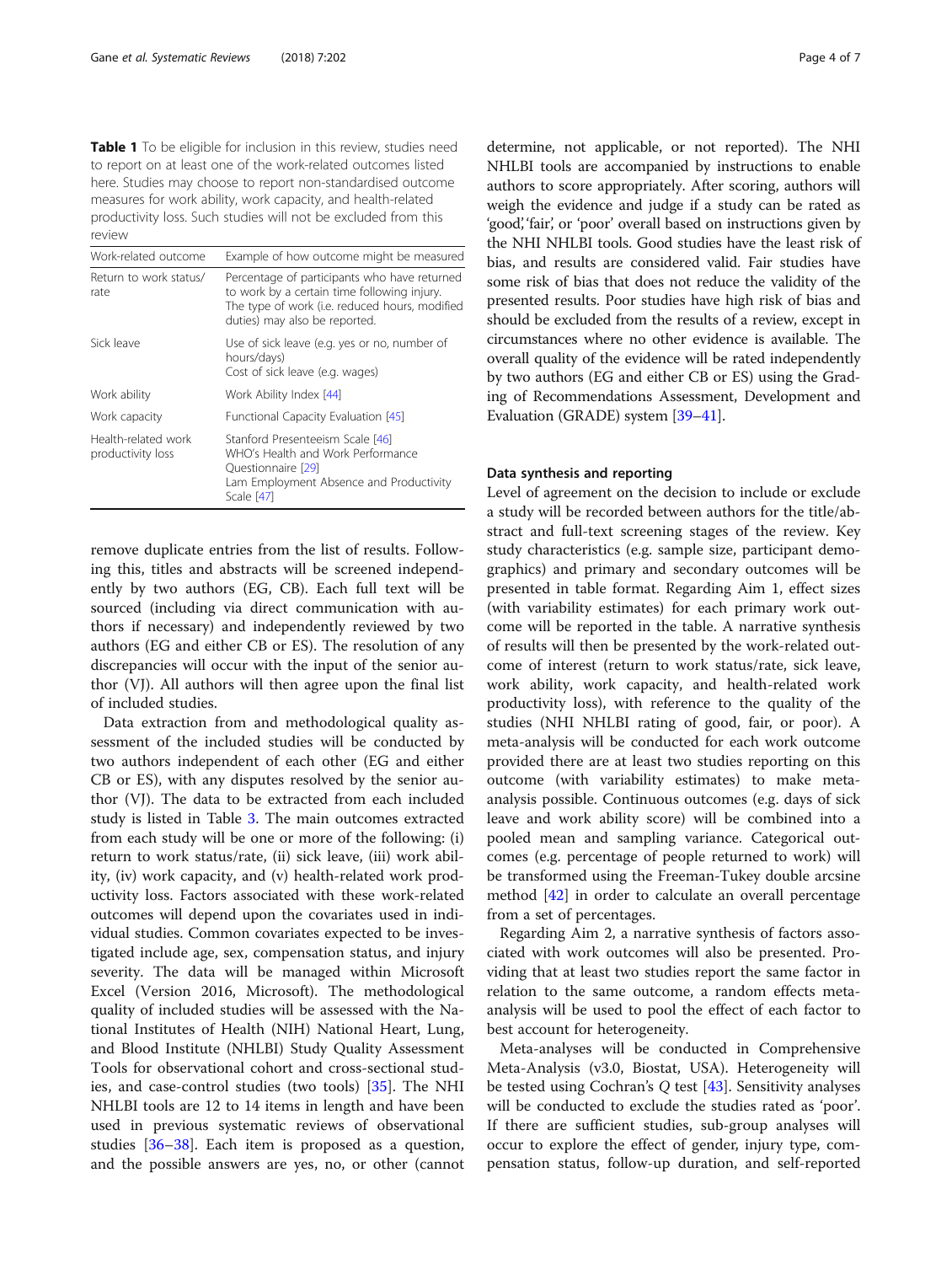# <span id="page-4-0"></span>Table 2 The PubMed search strategy

Work related search terms

- #1 work [Title/abstract] OR job [Title/abstract] OR jobs [Title/abstract] OR occupation [Title/abstract] OR occupations [Title/abstract] OR occupational [Title/abstract] OR vocation [Title/abstract] OR vocations [Title/abstract] OR vocational [Title/abstract] OR employee [Title/abstract] OR employees [Title/abstract] OR employer [Title/abstract] OR employers [Title/abstract] OR worker [Title/abstract] OR workers [Title/abstract] OR workplace [Title/ abstract] OR employability [Title/abstract] OR unemployment [Title/ abstract] OR employment [Title/abstract] OR absentee [Title/ abstract] OR "sick listed"[Title/abstract] OR sicklisted [Title/abstract] OR "sick leave"[Title/abstract] OR "sick absence"[Title/abstract] OR "sickness leave"[Title/abstract] OR "sickness absence"[Title/abstract] OR "sick days"[Title/abstract] OR "sick day"[Title/abstract] OR "illness day"[Title/abstract] OR "illness days"[Title/abstract] OR absenteeism [Title/abstract] OR presenteeism [Title/abstract] OR "workday loss"[Title/abstract] OR "workdays lost"[Title/abstract] OR workloss [Title/abstract] OR "disability evaluation"[Title/abstract] OR "disability prevention"[Title/abstract] OR "disability leave"[Title/abstract] OR "functional capacity evaluation"[Title/abstract] OR productivity [Title/abstract]
- #2 work [MeSH] OR employment [MeSH] OR "sick leave"[MeSH] OR "work capacity evaluation"[MeSH]
- #3 1 OR 2
- Road traffic crash-related search terms
- #4 (Car [Title/abstract] OR Cars [Title/abstract] OR Truck [Title/abstract] OR Trucks [Title/abstract] OR Automobile [Title/abstract] OR Automobiles [Title/abstract] OR Vehicle [Title/abstract] OR Vehicles [Title/abstract] OR Vehicular [Title/abstract] OR Cycle [Title/abstract] OR Cycles [Title/abstract] OR Cyclist [Title/abstract] OR Cyclists [Title/abstract] OR Cycling [Title/abstract] OR Bicycle [Title/abstract] OR bicycles [Title/abstract] OR Pedestrian [Title/abstract] OR Pedestrians [Title/abstract] OR Passenger [Title/abstract] OR Passengers [Title/abstract] OR Driver [Title/abstract] OR Drivers [Title/abstract] OR motor [Title/abstract] OR motorbike [Title/ abstract] OR motorbikes [Title/abstract] OR motorbiker [Title/ abstract] OR motorbikers [Title/abstract] OR motorcar [Title/ abstract] OR motorcars [Title/abstract] OR motorcycle [Title/ abstract] OR motorcycles [Title/abstract] OR motorcycling [Title/ abstract] OR motorcyclist [Title/abstract] OR motorcyclists [Title/ abstract] OR motorhome [Title/abstract] OR motorhomes [Title/ abstract] OR motorist [Title/abstract] OR motorists [Title/abstract] OR motorvehicle [Title/abstract] OR motorvehicles [Title/abstract] OR transport [Title/abstract] OR transportation [Title/abstract] OR traffic [Title/abstract] OR road [Title/abstract] OR roads [Title/ abstract] OR roadside [Title/abstract] OR roadsides [Title/abstract]) AND (accident [Title/abstract] OR accidents [Title/abstract] OR collision [Title/abstract] OR collisions [Title/abstract] OR crash [Title/ abstract] OR crashes [Title/abstract] OR crashed [Title/abstract] OR smash [Title/abstract] OR smashes [Title/abstract] OR smashed [Title/abstract])
- #5 "Accidents, Traffic"[MeSH]
- #6 "Whiplash injuries"[MeSH] OR whiplash [Title/abstract]
- #7 (road [Title/abstract] OR traffic [Title/abstract]) AND (injury [Title/abstract] OR injuries [Title/abstract] OR trauma [Title/abstract])
- #8 4 OR 5 OR 6 OR 7

Study type

Crosssectional [Title/abstract] OR cross-sectional [Title/abstract] OR "cross sectional"[Title/abstract] OR observational [Title/abstract] OR casecontrol [Title/abstract] OR case-control [Title/abstract] OR "case control"[Title/abstract] OR cohort [Title/abstract] OR longitudinal [Title/abstract] OR ((prospective [Title/abstract] OR retrospective [Title/abstract]) AND (cohort [Title/abstract] OR study

## Table 2 The PubMed search strategy (Continued)

[Title/abstract] OR observational [Title/abstract] OR longitudinal [Title/abstract]))

## Musculoskeletal injury

- #10 Musculoskeletal [Title/abstract] OR myofascial [Title/abstract] OR arthralgia [Title/abstract] OR arthropathy [Title/abstract] OR arthritis [Title/abstract] OR arthritic [Title/abstract] OR myalgia [Title/ abstract] OR backache [Title/abstract] OR whiplash [Title/abstract]
- #11 "Musculoskeletal diseases"[MeSH] OR "Musculoskeletal system"[MeSH] OR "Wounds and injuries"[MeSH] OR "Wounds, Nonpenetrating"[MeSH] OR "Musculoskeletal pain"[MeSH] OR "Back pain"[MeSH] OR "Myofascial pain syndromes"[MeSH] OR Arthralgia [MeSH] OR "Neck pain"[MeSH] OR "brachial plexus neuropathies"[MeSH] OR "Fractures, Bone"[MeSH] OR "Joint Dislocations"[MeSH] OR "Soft tissue injuries"[MeSH] OR "Multiple trauma"[MeSH] OR Orthopedics [MeSH] OR "Orthopedic Procedures"[MeSH]
- #12 (Fracture [Title/abstract] OR Fractures [Title/abstract] OR Fractured [Title/abstract] OR sprain [Title/abstract] OR sprains [Title/abstract] sprained [Title/abstract] OR dislocation [Title/abstract] OR dislocations [Title/abstract] OR dislocated [Title/abstract] OR injury [Title/abstract] OR injuries [Title/abstract] OR injured [Title/abstract] OR contusion [Title/abstract] OR contusions [Title/abstract] OR oedema [Title/abstract] OR edema [Title/abstract] OR trauma [Title/ abstract] OR multitrauma [Title/abstract] OR multi-trauma [Title/ abstract] OR "multi trauma"[Title/abstract] OR orthopaedic [Title/ abstract] OR orthopaedics [Title/abstract] OR orthopedic [Title/ abstract] OR orthopedics [Title/abstract] OR surgery [Title/abstract] OR ache [Title/abstract] OR pain [Title/abstract]) AND (Arm [Title/ abstract] OR arms [Title/abstract] OR "upper limb"[Title/abstract] OR "upper limbs"[Title/abstract] OR "upper extremity"[Title/abstract] OR "upper extremities"[Title/abstract] OR leg [Title/abstract] OR legs [Title/abstract] OR "lower limb"[Title/abstract] OR "lower limbs" [Title/abstract] OR "lower extremity"[Title/abstract] OR "lower extremities"[Title/abstract] OR shoulder [Title/abstract] OR shoulders [Title/abstract] OR "rotator cuff"[Title/abstract] OR humerus [Title/ abstract] OR humeral [Title/abstract] OR elbow [Title/abstract] OR elbows [Title/abstract] OR forearm [Title/abstract] OR forearms [Title/abstract] OR radius [Title/abstract] OR radial [Title/abstract] OR ulna [Title/abstract] OR ulnar [Title/abstract] OR wrist [Title/abstract] OR wrists [Title/abstract] OR hand [Title/abstract] OR hands [Title/ abstract] OR finger [Title/abstract] OR fingers [Title/abstract] OR thumb [Title/abstract] OR thumbs [Title/abstract] OR spine [Title/ abstract] OR spinal [Title/abstract] OR cervical [Title/abstract] OR thoracic [Title/abstract] OR thorax [Title/abstract] OR lumbar [Title/ abstract] OR sacral [Title/abstract] OR sacrum [Title/abstract] OR neck [Title/abstract] OR chest [Title/abstract] OR back [Title/ abstract] OR pelvis [Title/abstract] OR pelvic [Title/abstract] OR hip [Title/abstract] OR hips [Title/abstract] OR knee [Title/abstract] OR knees [Title/abstract] OR ankle [Title/abstract] OR ankles [Title/ abstract] OR thigh [Title/abstract] OR thighs [Title/abstract] OR femur [Title/abstract] OR femoral [Title/abstract] OR tibia [Title/ abstract] OR tibial [Title/abstract] OR fibula [Title/abstract] OR fibular [Title/abstract] OR shin [Title/abstract] OR shins [Title/abstract] OR foot [Title/abstract] OR feet [Title/abstract] OR toe [Title/abstract] OR toes [Title/abstract] OR metatarsal [Title/abstract] OR metatarsals [Title/abstract] OR mandibular [Title/abstract] OR maxillofacial [Title/ abstract] OR ligament [Title/abstract] OR ligaments [Title/abstract] OR muscle [Title/abstract] OR muscles [Title/abstract] OR "soft tissue" [Title/abstract] OR tendon [Title/abstract] OR tendons [Title/abstract])
- #13 10 OR 11 OR 12

Combined

- #14 3 AND 8 AND 9 AND 13
- #15 Limit to English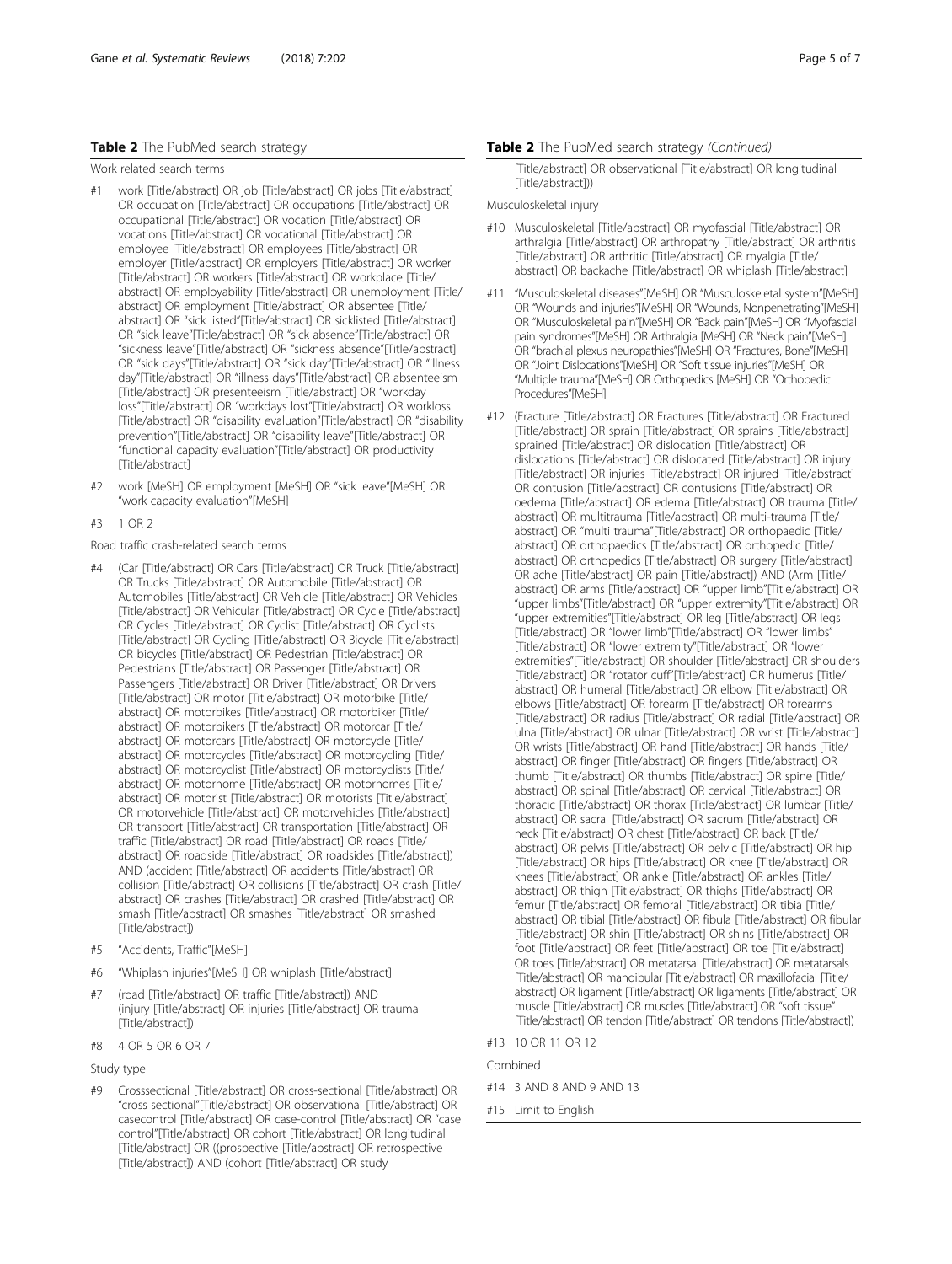<span id="page-5-0"></span>

| <b>Table 3</b> Data to be extracted from included studies |
|-----------------------------------------------------------|
|-----------------------------------------------------------|

| Citation            | Title of article<br>Lead author<br>Year published<br>Journal                                                                                                                                                                                                                                                                                                                                                                                                                             |
|---------------------|------------------------------------------------------------------------------------------------------------------------------------------------------------------------------------------------------------------------------------------------------------------------------------------------------------------------------------------------------------------------------------------------------------------------------------------------------------------------------------------|
| Study Aim           | Aim/hypothesis/objective                                                                                                                                                                                                                                                                                                                                                                                                                                                                 |
| Methods             | Study design<br>Study setting (including jurisdiction)<br>Participants-inclusion/exclusion criteria<br>Method of recruitment<br>Informed consent                                                                                                                                                                                                                                                                                                                                         |
| Outcome<br>measures | All outcome measures used, any listed psychometrics<br>and associated references reported in the paper<br>Assessment time points                                                                                                                                                                                                                                                                                                                                                         |
| Results             | Participation rate<br>Similarity between participants vs non-participants, and<br>those who remain vs lost to follow up<br>Demographics of included cohort<br>Results for outcome measures of interest to this review<br>((i) return to work rate, (ii) sick leave, (iii) work ability, (iv)<br>work capacity, and (v) health-related work productivity loss)<br>Covariates or confounders reported as significantly or not<br>significantly related to the outcome measures of interest |
| Discussion          | Author listed limitations                                                                                                                                                                                                                                                                                                                                                                                                                                                                |
|                     | Conclusion Concluding message                                                                                                                                                                                                                                                                                                                                                                                                                                                            |

vs objectively reported data on any of the outcomes appropriate for meta-analysis.

# **Discussion**

This systematic review has the potential to raise awareness of the impact of musculoskeletal injuries on employment rates and work capacity as well as the cost of supporting injured persons in their efforts to return to the workforce after a road traffic crash. Furthermore, this systematic review may identify factors associated with successfully (or unsuccessfully) returning to work that could be trialled in future studies of early screening tools to identify those at risk of poor recovery.

In the preparation of findings within this review, compensation status and local legislative requirements will be taken into account as both are likely to be directly related to individual outcomes. For example, not all jurisdictions in Australia fund wage replacement for those who are unable to work as a result of injuries sustained in a road traffic crash. These terms are normally dictated by local legislation. In addition, employers are not obliged to provide modified duties or other concessions to these individuals in some jurisdictions. In order to argue for compassionate change to legislation, a better understanding of the impact of a musculoskeletal injury sustained in a road traffic crash on an individual's ability to return and remain at work is needed.

# Conclusion

This systematic review will help inform future interventions to promote return to work following crash-related musculoskeletal injury. This review has the potential to inform policy and legislation, particularly in relation to income support for individuals with traffic-related injuries. Finally, this review will describe the potential for seemingly minor musculoskeletal injuries to have longterm implications for individuals as well as their communities at large.

# Additional file

[Additional file 1:](https://doi.org/10.1186/s13643-018-0869-4) PRISMA P. (DOCX 30 kb)

## Abbreviations

GRADE: Grading of Recommendations Assessment, Development and Evaluation; MOOSE: Meta-analysis Of Observational Studies in Epidemiology; NHLBI: National Heart, Lung, and Blood Institute; NIH: National Institutes of Health; PRISMA-P: Preferred Reporting Items for Systematic review and Meta-Analysis Protocols; PROSPERO: International prospective register of systematic reviews; Qld: Queensland; WAD: Whiplash-associated disorder; WHO: World Health Organization

## Acknowledgements

#### Nil.

## Funding

The RECOVER Injury Research Centre is a jointly funded initiative between the Motor Accident Insurance Commission (MAIC) and The University of Queensland (UQ). MAIC and UQ did not have any influence on the formation of this protocol or this manuscript and will not have any influence on the conduct, data analysis and interpretation, and dissemination of the final review report.

## Availability of data and materials

Not applicable.

## Authors' contributions

EG designed the study and prepared the manuscript. CB, ES, and VJ had input into the study design and editing of the manuscript. All authors read and approved the final manuscript.

### Ethics approval and consent to participate

Not applicable.

## Consent for publication

Not applicable.

## Competing interests

The authors declare that they have no competing interests.

## Publisher's Note

Springer Nature remains neutral with regard to jurisdictional claims in published maps and institutional affiliations.

# Received: 29 July 2018 Accepted: 1 November 2018 Published online: 20 November 2018

## References

- GBD 2016 Disease and Injury Incidence and Prevalence Collaborators Global, regional, and national incidence, prevalence, and years lived with disability for 328 diseases and injuries for 195 countries, 1990–2016: a systematic analysis for the Global Burden of Disease Study 2016. Lancet (London, England). 2017;390(10100):1211–59.
- 2. World Health Organization. Global status report on road safety: time for action. Geneva: World Health Organization Department of Violence and Injury Prevention and Disability; 2009.
- 3. Global Health Estimates 2015. Deaths by cause, age, sex, by country and by region, 2000–2015. Geneva: World Health Organization; 2016.